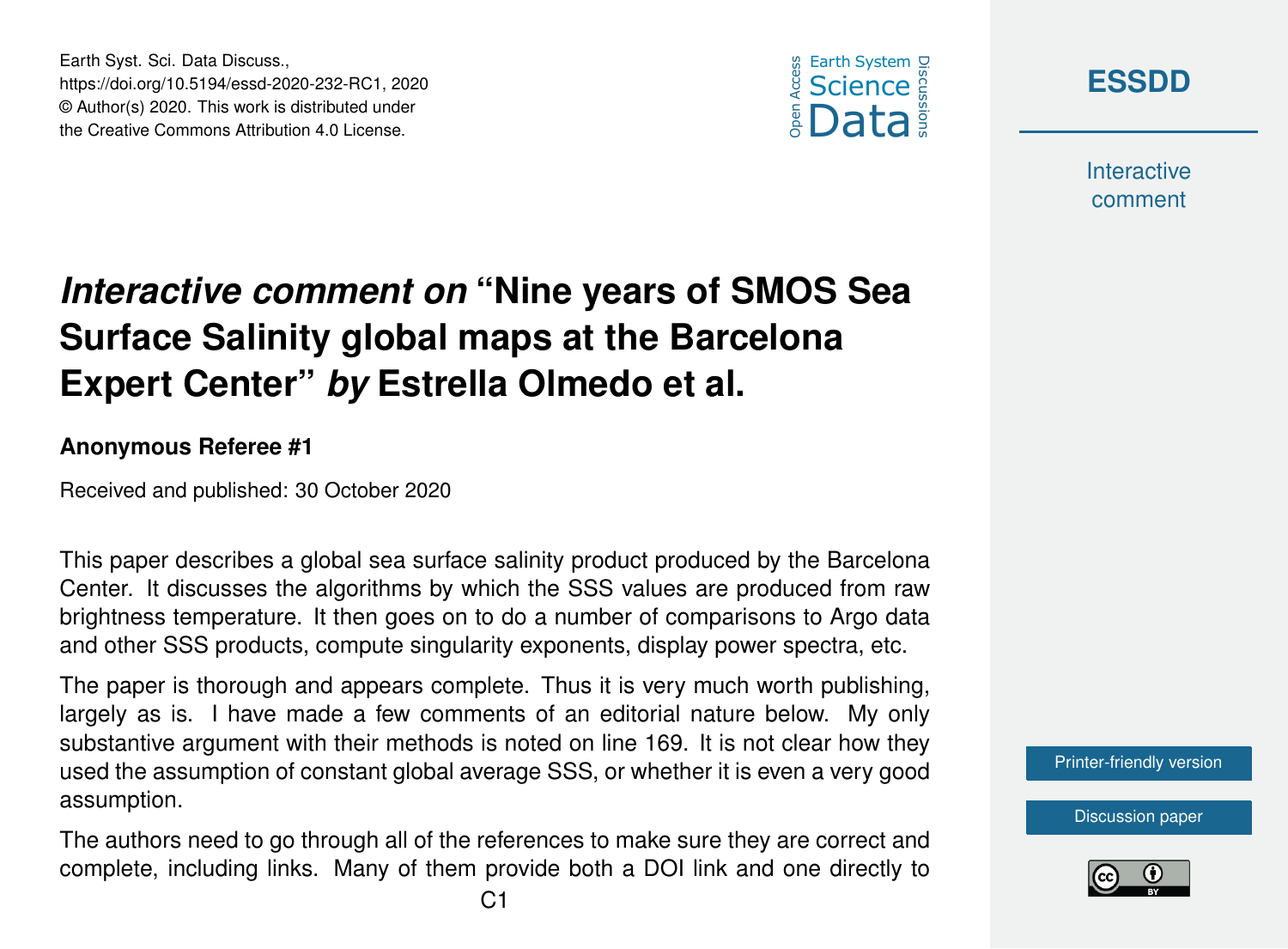the publisher (e.g. Nieves et al). I would recommend deleting the direct links to the publisher, but that is a decision for the editors of ESSD. All references should include a DOI if available, or a URL for technical reports available online. Again, this should be according to the editorial policies of ESSD.

Line 62. The link given here may not lead to the correct place. It gets cut off at the line break. Ditto lines 79-80, 267-269, 772-773, etc. The authors need to check all links in this paper.

Lines 84-85. Is this the same SST as described above?

Lines 82-87. The references given here are not accessible, so I cannot check on the source of the ancillary data to see if it is properly described.

Lines 117-118. "...by subtracting each individual s\_n^raw from the corresponding..."?

Line 138. Practical salinity is only defined in the range of [2 42]. See

Unesco (1981). The Practical Salinity Scale 1978 and the International Equation of State of Seawater 1980. Tech. Pap. Mar. Sci., 36.

Lines 144-145. These skewness and kurtosis criteria are not discussed. What is their purpose? Why the values given (1 and 2)?

Line 148. Where does the 25 come from?

Line 169. This is problematic. it is an assumption the authors are making, but it is not clear it is true. Cann they please provide a reference or some other justification.

Figure A1. It's interesting that the difference decreases over time. Can the authors interpret this?

Line 232. "spatial radio"?

Lines 291-292. Repeats from lines 205-210.

Line 329. Missing ")"

**[ESSDD](https://essd.copernicus.org/preprints/)**

**Interactive** comment

[Printer-friendly version](https://essd.copernicus.org/preprints/essd-2020-232/essd-2020-232-RC1-print.pdf)

[Discussion paper](https://essd.copernicus.org/preprints/essd-2020-232)